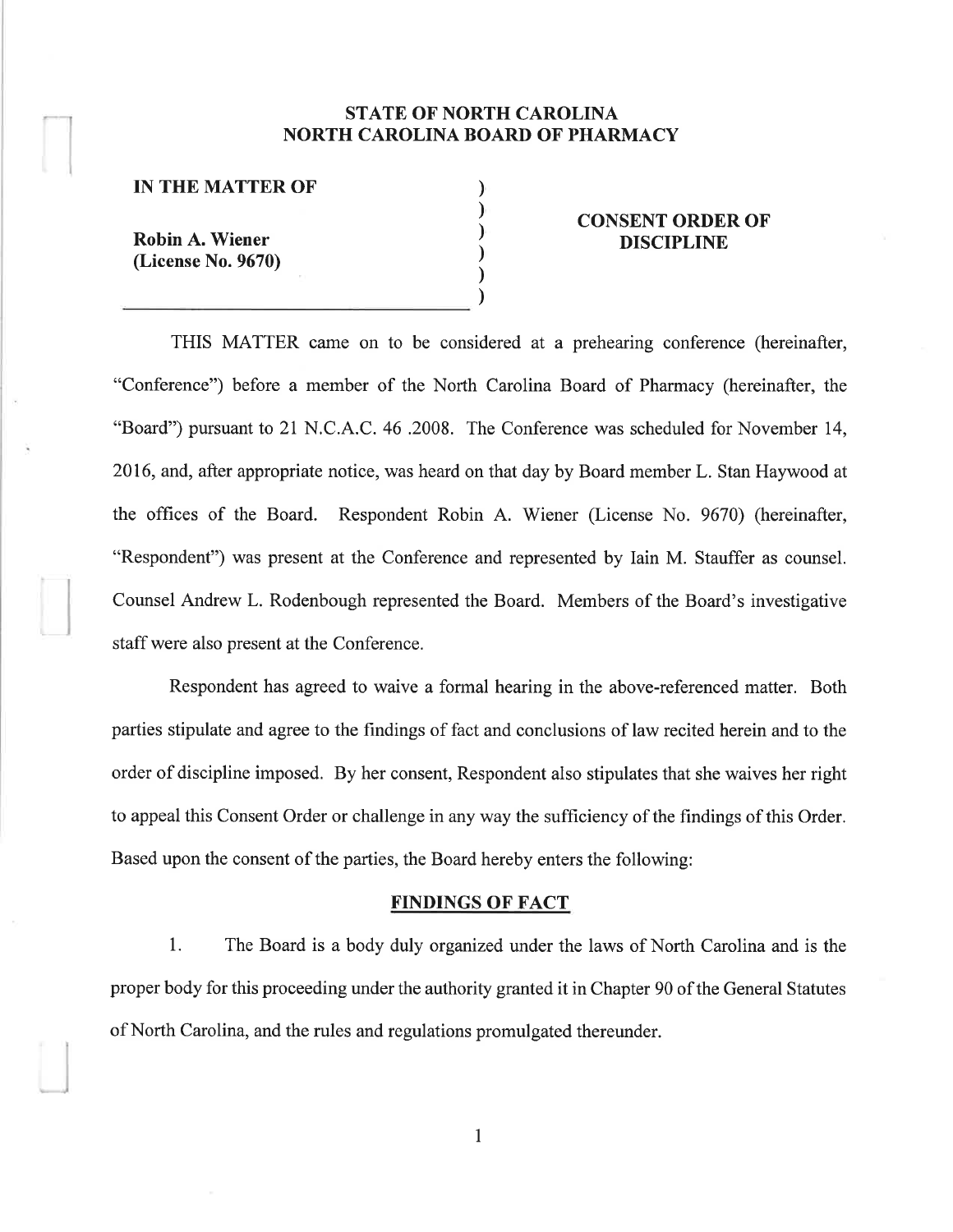2. Respondent is, and was at all relevant times referred to herein, a pharmacist licensed to practice pharmacy in the State of North Carolina with License No. 9670. At all relevant times, Respondent was employed as a pharmacist at CVS Pharmacy, Permit. No. 10432, located in Greensboro, North Carolina (the "Pharmacy"). Respondent is and was, at all relevant times referenced to herein, subject to the rules and regulations of the Board and the laws of the State of North Carolina.

I

3. On or about January 14, 2015, Respondent erroneously and unlawfully dispensed fentanyl 75 mcg patches (a schedule II controlled substance) instead of the prescribed fentanyl 12 mcg patches to a 92-year-old patient.

4. The patches were not used because the patient's nursing assistant noticed the incorrect dosage, and the patches were returned to the Pharmacy unused.

## CONCLUSIONS OF LAW

Based on the above findings, the Board concludes as a matter of law:

1. All parties are properly before the Board, and the Board has jurisdiction over Respondent and the subject matter of this proceeding.

2. Respondent's conduct, as set out in the findings of fact and conclusions of law above, constitutes grounds for discipline pursuant to North Carolina General Statutes \$\$ 90-85.38(a)(7) and (9),90-85.40(Ð, and 106-134.1.

3. Respondent admits that the conduct in this matter constitutes sufficient grounds for disciplinary action on her license under N.C. Gen. Stat. g 90-85.38(a).

2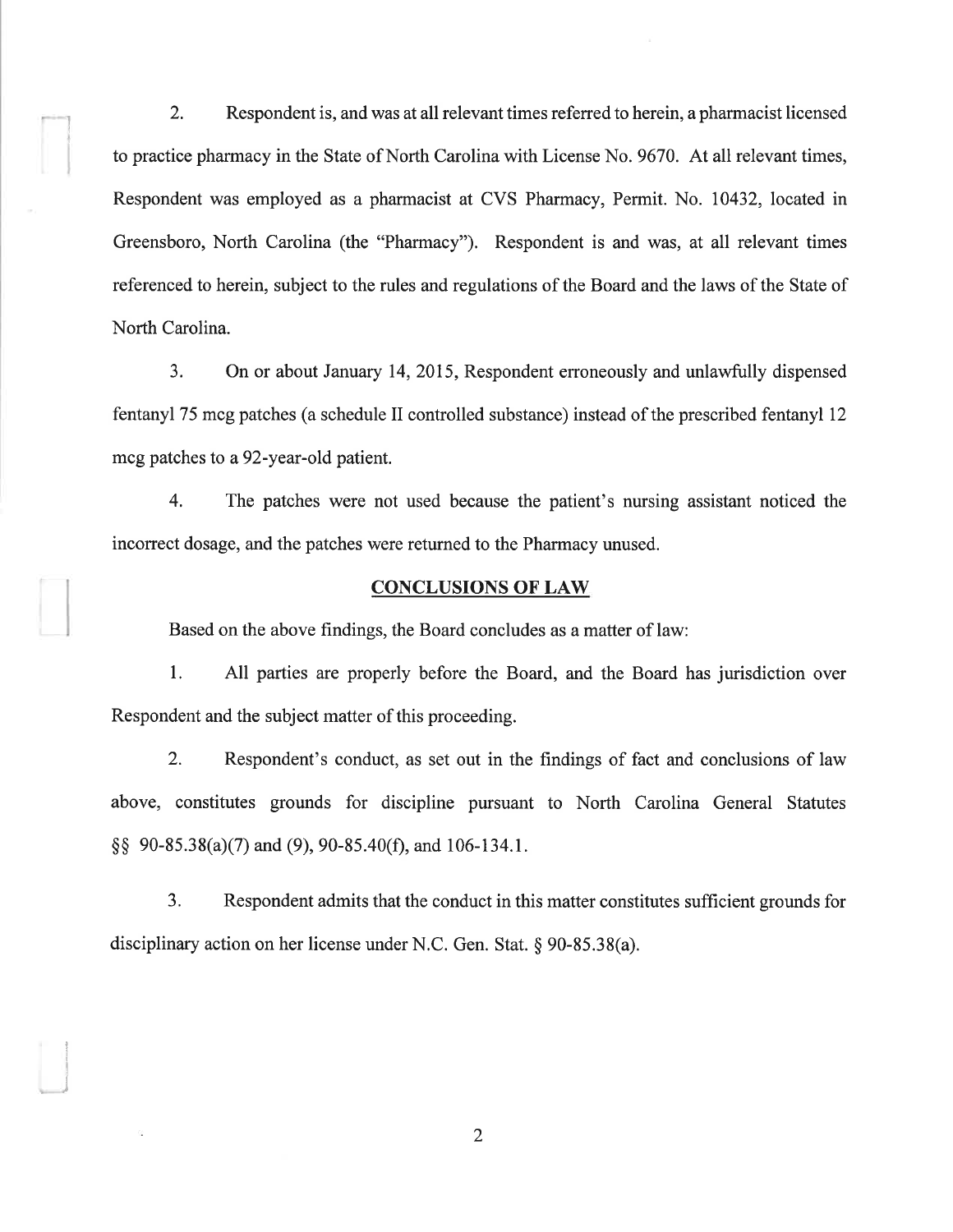## **CONCLUSIONS REGARDING DISCIPLINE**

Based upon the foregoing Findings of Fact and Conclusions of Law, and with the consent of the Respondent, IT IS THEREFORE ORDERED that the license of Pharmacist Robin A. Wiener, License No. 9670, is hereby REPRIMANDED.

This the  $2!5^{\circ}$  day of  $\frac{6}{100}$  2016.

NORTH CAROLINA BOARD OF PHARMACY

By: Jack W. Gampbell, IV **Executive Director**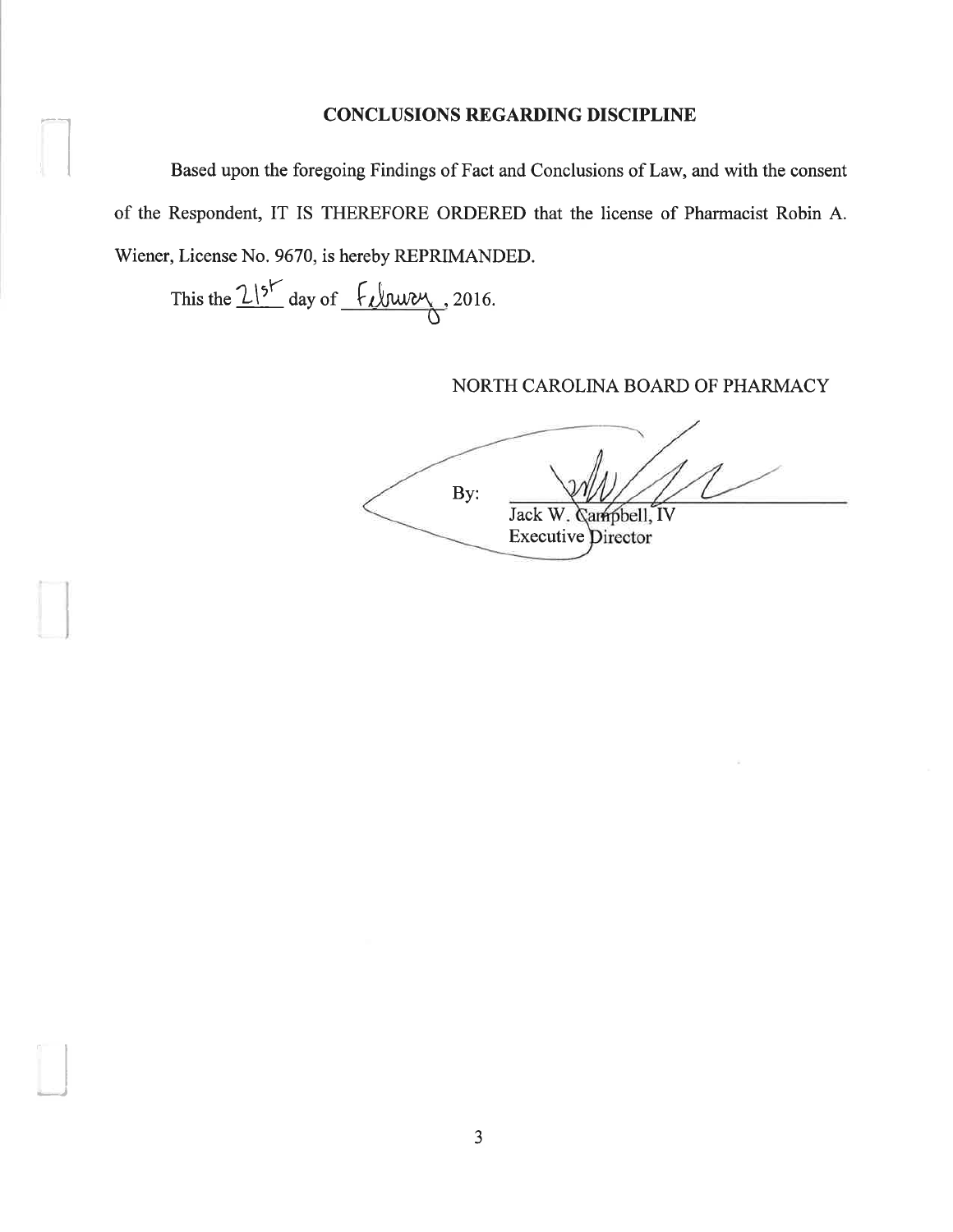Robin A. Wiener, the holder of license number 9670, has full knowledge that she has the right to a formal hearing, at which she would have the right to be represented at her expense by counsel, in this matter. The undersigned freely, knowingly and voluntarily waives such right by entering into this Consent Order.

The undersigned understands and agrees that by entering into this Consent Order, she certifies that she has read the foregoing Consent Order and that she voluntarily consents to the terms and conditions set forth therein and relinquishes any right to judicial review of Board actions which may be taken concerning this matter.

The undersigned further understands that should she violate the terms and conditions of this Consent Order, the Board may take additional disciplinary action.

The undersigned understands and agrees that this Consent Order will not become effective unless and until approved by the Board.

The undersigned understands that she has the right to have counsel of her choice review and advise her with respect to her rights and this Consent Order, and represents that she enters this Consent Order after consultation with her counsel or after knowingly and voluntarily choosing not to consult with counsel.

CONSENTED TO BY

Date  $i(\frac{1}{2})$ Raind Wier

Robin A. Wiener (License No. 9670)

NORTH CAROLINA

Guitford COUNTY

I, the undersigned Notary Public of the County and State aforesaid, do hereby certify that the following person personally appeared before me this day, and acknowledged the due execution of the foregoing document: Robin A. Wiener.

Date:  $| \cdot | \cdot | \cdot | \cdot |$ 

)

SANDEE S. HUTCHINSON **Notary Public** Guilford County, NC

Notary Public<br>Sandee S. Hutchinson dee

My commission expires:  $Q \rightarrow \infty$  o  $\infty$